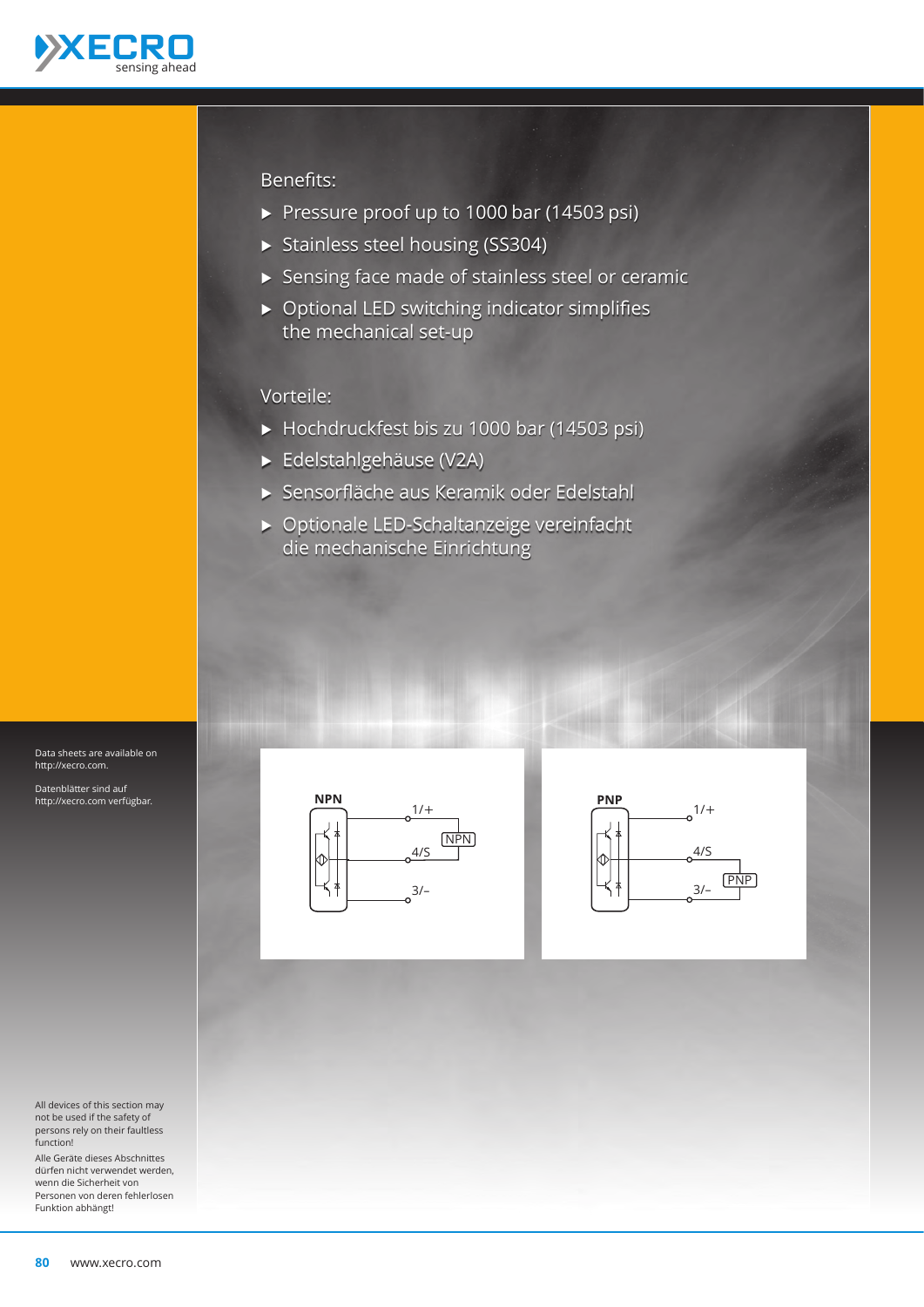# Inductive Sensors 3-Wire DC High Pressure Proof

Precise position sensing that operates under high pressure requires well-constructed sensors. XECRO fulfills these requirements with the wide range of High Pressure Series sensors produced with two specialized techniques. These techniques result in a permanent pressure-proof level of up to 1000 bar (14503 psi).

Sensors for pressures of up to 500 bar (7251 psi) contain a convencional ceramic sealing to separate both the ferrite coil combination and the processor electronics from the pressure-facing section of the housing. To achieve outstanding pressure resistance, XECRO manufactures selected High Pressure Sensors with Metal-Face housings, which means that the housing consists of one continuous piece of stainless steel including the sensing face. This full-metal construction offers excellent peak-pressure immunity and endure even under the harshest environments.

Most sensors of the High Pressure Series from XECRO are available with a built-in LED switching indicator to simplify the mechanical set-up.

Die präzise Positionsbestimmung unter Hochdruck erfordert gut konstruierte Sensoren. XECRO erfüllt diese Anforderungen mit einer großen Auswahl an hochdruckfesten Sensoren, die auf zwei unterschiedlichen Techniken basieren. Diese Produktionsverfahren ergeben eine dauerhafte Druckfestigkeit bis zu 1000 bar (14503 psi).

Sensoren mit einer Druckfestigkeit bis zu 500 bar enthalten eine übliche Keramikdichtplatte, um die Ferritspulen-Kombination und die Auswerteelektronik von der Druckseite zu trennen. Um eine außergewöhnliche Widerstandsfähigkeit bei hohen Drücken zu erreichen, fertigt XECRO einige Sensoren mit Vollmetallgehäusen, so dass der Sensor aus einem durchgehenden Edelstahlgehäuse einschließlich der Sensorfläche besteht. Diese Konstruktion bietet ausgezeichnete Festigkeit gegen Druckspitzen und besteht auch unter den härtesten Bedingungen.

Zur Erleichterung der Montage sind nahezu alle druckfesten Sensoren von XECRO mit einer LED-Schaltanzeige erhältlich.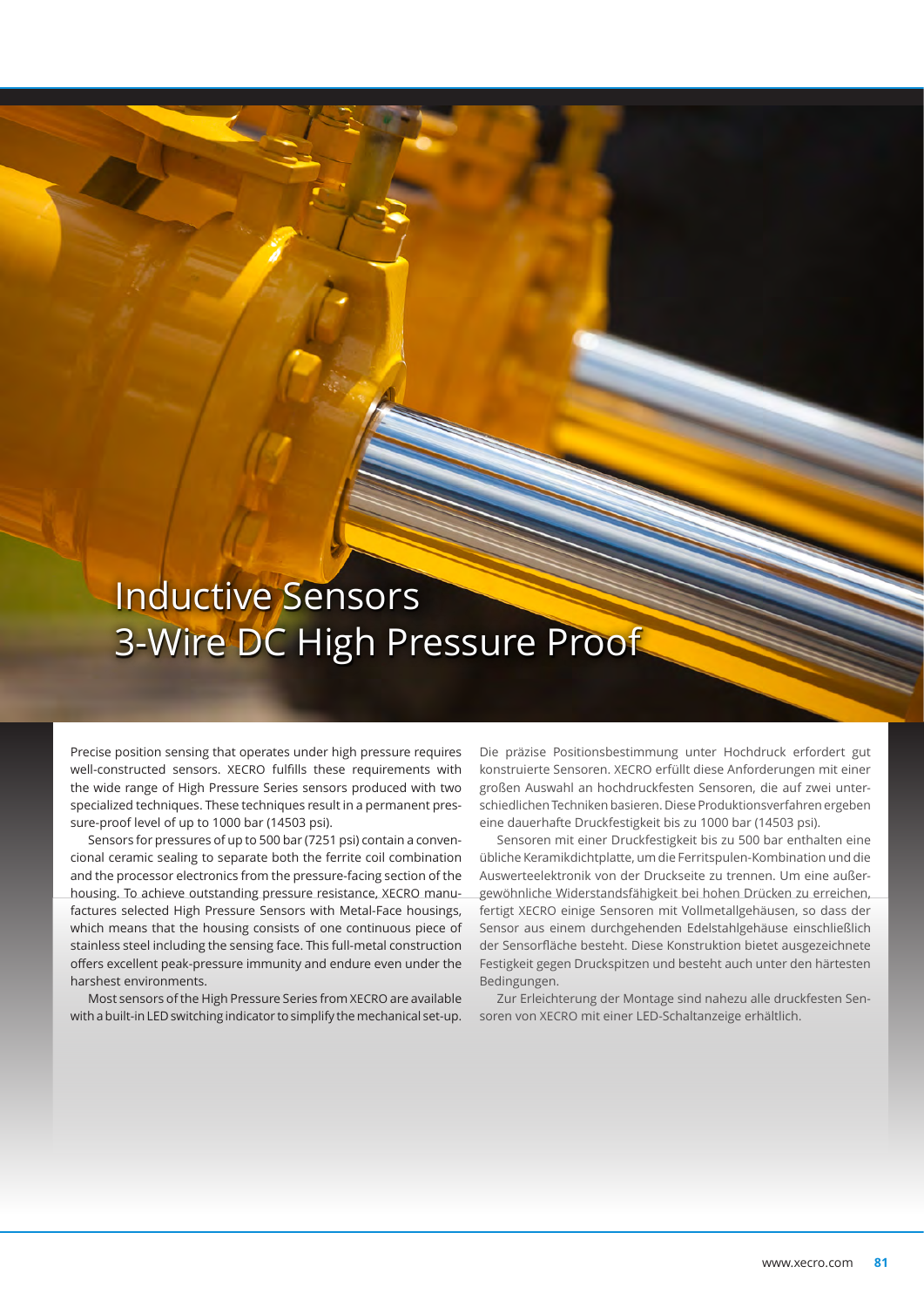

Induktive Näherungsschalter **3-Leiter DC Hochdruckfest**







 $M12\times1$ 



| Sensing distance $S_n$      | Schaltabstand $S_n$    | 1.5 mm             |                                             | $1.5 \text{ mm}$     |                                             | 1.5 mm             |                               |
|-----------------------------|------------------------|--------------------|---------------------------------------------|----------------------|---------------------------------------------|--------------------|-------------------------------|
| Operating voltage           | Betriebsspannung       | 1030 $V_{DC}$      |                                             | 1030 $V_{\text{DC}}$ |                                             | 1030 $V_{DC}$      |                               |
| Reverse polarity protection | Verpolungsschutz       | built-in           | integriert                                  | built-in             | integriert                                  | built-in           | integriert                    |
| Current consumption         | Stromverbrauch         | $< 8 \text{ mA}$   |                                             | $< 8$ mA             |                                             | $< 8$ mA           |                               |
| Current load capability     | Ausgangsbelastbarkeit  | 200 mA             |                                             | 200 mA               |                                             | 200 mA             |                               |
| Short circuit protection    | Kurzschlussschutz      | built-in           | integriert                                  | built-in             | integriert                                  | built-in           | integriert                    |
| Voltage drop                | Spannungsabfall        | $<$ 1.5 V @ 200 mA |                                             | $<$ 1.5 V @ 200 mA   |                                             | $<$ 1.5 V @ 200 mA |                               |
| Switching frequency         | Schaltfrequenz         | 1000 Hz            |                                             | 1000 Hz              |                                             | 1000 Hz            |                               |
| <b>Reduction factors</b>    | Reduktionsfaktoren     |                    | Alu $0.45 \cdot$ Brs $0.50 \cdot$ SS $0.85$ |                      | Alu $0.45 \cdot$ Brs $0.50 \cdot$ SS $0.85$ |                    | Alu 0.45 · Brs 0.50 · SS 0.85 |
| Operating temperature       | Betriebstemperatur     | $-25+70 °C$        |                                             | $-25+70$ °C          |                                             | $-25+70 °C$        |                               |
| Protection class            | Schutzklasse           | IP 69k, IP 67      |                                             | IP 69k, IP 67        |                                             | IP 69k, IP 67      |                               |
| Sensing face material       | Sensorflächenwerkstoff | ceramic            | Keramik                                     | ceramic              | Keramik                                     | ceramic            | Keramik                       |
| Housing material            | Gehäusewerkstoff       | SS304              | V2A                                         | SS304                | V <sub>2</sub> A                            | SS304              | V2A                           |
| Switching indicator         | Schaltanzeige          | built-in           | integriert                                  |                      |                                             | built-in           | integriert                    |
| Connection                  | <b>Anschluss</b>       | PVC, ultra-flex    |                                             | PVC, ultra-flex      |                                             | PVC, ultra-flex    |                               |
| Article code PNP, NO        | $\mathscr{L}_-$        | IHP12-S1.5PO43-A2P |                                             | IHP12-S1.5PO43-N2P   |                                             | IHP12-S1.5PO47-A2P |                               |
| Article code PNP, NC        | 工                      | IHP12-S1.5PC43-A2P |                                             | IHP12-S1.5PC43-N2P   |                                             | IHP12-S1.5PC47-A2P |                               |
| Article code NPN, NO        | $\angle$               | IHP12-S1.5NO43-A2P |                                             | IHP12-S1.5NO43-N2P   |                                             | IHP12-S1.5NO47-A2P |                               |
| Article code NPN, NC        | ᆺ                      | IHP12-S1.5NC43-A2P |                                             | IHP12-S1.5NC43-N2P   |                                             | IHP12-S1.5NC47-A2P |                               |
|                             |                        |                    |                                             |                      |                                             |                    |                               |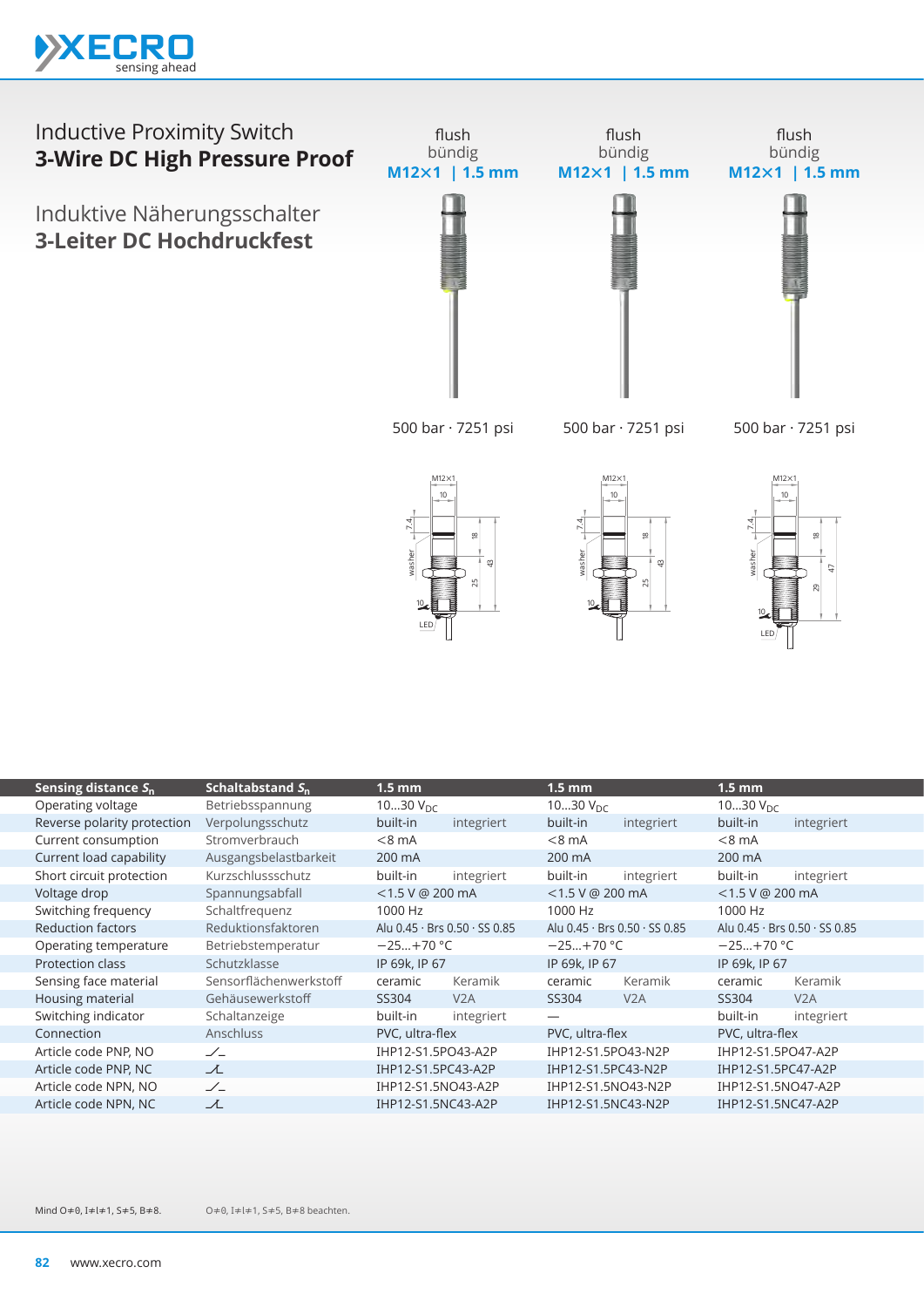

| $1.5$ mm                      | $1.5$ mm                                    | $1.5 \text{ mm}$                          | $1.5$ mm                      | $1.5 \text{ mm}$              |
|-------------------------------|---------------------------------------------|-------------------------------------------|-------------------------------|-------------------------------|
| 1030 $V_{DC}$                 | 1030 $V_{DC}$                               | 1030 $V_{DC}$                             | 1030 $V_{DC}$                 | 1030 $V_{DC}$                 |
| built-in<br>integriert        | built-in<br>integriert                      | built-in<br>integriert                    | built-in<br>integriert        | built-in<br>integriert        |
| $< 8$ mA                      | $< 8 \text{ mA}$                            | $< 8$ mA                                  | $< 8$ mA                      | $<8$ mA                       |
| 200 mA                        | 200 mA                                      | 200 mA                                    | 200 mA                        | 200 mA                        |
| built-in<br>integriert        | built-in<br>integriert                      | built-in<br>integriert                    | built-in<br>integriert        | built-in<br>integriert        |
| $<$ 1.5 V @ 200 mA            | $<$ 1.5 V @ 200 mA                          | $<$ 1.5 V @ 200 mA                        | <1.5 V @ 200 mA               | $<$ 1.5 V @ 200 mA            |
| 1000 Hz                       | 1000 Hz                                     | 1000 Hz                                   | 1000 Hz                       | 1000 Hz                       |
| Alu 0.45 · Brs 0.50 · SS 0.85 | Alu $0.45 \cdot$ Brs $0.50 \cdot$ SS $0.85$ | Alu $0.45 \cdot$ Brs $0.50 \cdot$ SS 0.85 | Alu 0.45 · Brs 0.50 · SS 0.85 | Alu 0.45 · Brs 0.50 · SS 0.85 |
| $-25+70 °C$                   | $-25+70 °C$                                 | $-25+70 °C$                               | $-25+70$ °C                   | $-25+70$ °C                   |
| IP 69k, IP 67                 | IP 69k, IP 67                               | IP 69k, IP 67                             | IP 69k, IP 67                 | IP 69k, IP 67                 |
| Keramik<br>ceramic            | Keramik<br>ceramic                          | Keramik<br>ceramic                        | Keramik<br>ceramic            | Keramik<br>ceramic            |
| SS304<br>V <sub>2</sub> A     | SS304<br>V2A                                | SS304<br>V2A                              | SS304<br>V2A                  | SS304<br>V2A                  |
|                               | built-in<br>integriert                      |                                           | built-in<br>integriert        |                               |
| PVC, ultra-flex               | Stecker M12<br>conn. M12                    | Stecker M12<br>conn. M12                  | Stecker M12<br>conn. M12      | conn. M12<br>Stecker M12      |
| IHP12-S1.5PO47-N2P            | IHP12-S1.5PO56-A12                          | IHP12-S1.5PO56-N12                        | IHP12-S1.5PO57-A12            | IHP12-S1.5PO57-N12            |
| IHP12-S1.5PC47-N2P            | IHP12-S1.5PC56-A12                          | IHP12-S1.5PC56-N12                        | IHP12-S1.5PC57-A12            | IHP12-S1.5PC57-N12            |
| IHP12-S1.5NO47-N2P            | IHP12-S1.5NO56-A12                          | IHP12-S1.5NO56-N12                        | IHP12-S1.5NO57-A12            | IHP12-S1.5NO57-N12            |
| IHP12-S1.5NC47-N2P            | IHP12-S1.5NC56-A12                          | IHP12-S1.5NC56-N12                        | IHP12-S1.5NC57-A12            | IHP12-S1.5NC57-N12            |
|                               |                                             |                                           |                               |                               |

XECRO reserves the right to make minor changes without prior notification. XECRO behält sich das Recht auf geringe Änderungen ohne Ankündigung vor.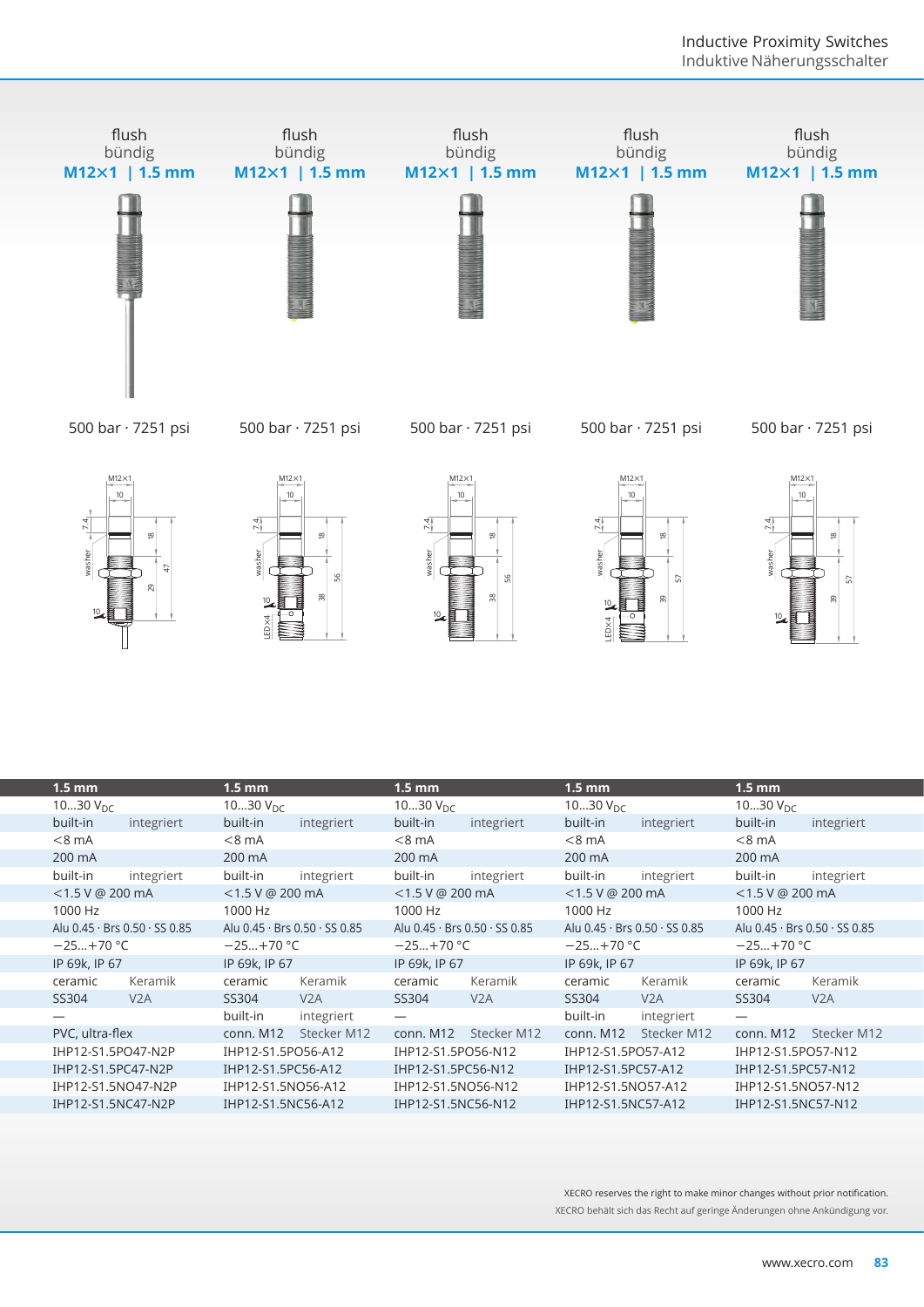

Induktive Näherungsschalter **3-Leiter DC Hochdruckfest**



500 bar · 7251 psi

500 bar · 7251 psi

500 bar · 7251 psi







| Sensing distance $S_n$      | Schaltabstand $S_n$    | $1.5 \text{ mm}$     |                                             | $1.5 \text{ mm}$   |                                           | $1.5 \text{ mm}$     |                                             |
|-----------------------------|------------------------|----------------------|---------------------------------------------|--------------------|-------------------------------------------|----------------------|---------------------------------------------|
| Operating voltage           | Betriebsspannung       | 1030 $V_{\text{DC}}$ |                                             | 1030 $V_{DC}$      |                                           | 1030 $V_{\text{DC}}$ |                                             |
| Reverse polarity protection | Verpolungsschutz       | built-in             | integriert                                  | built-in           | integriert                                | built-in             | integriert                                  |
| Current consumption         | Stromverbrauch         | $< 8$ mA             |                                             | $< 8$ mA           |                                           | $< 8$ mA             |                                             |
| Current load capability     | Ausgangsbelastbarkeit  | 200 mA               |                                             | 200 mA             |                                           | 200 mA               |                                             |
| Short circuit protection    | Kurzschlussschutz      | built-in             | integriert                                  | built-in           | integriert                                | built-in             | integriert                                  |
| Voltage drop                | Spannungsabfall        | $<$ 1.5 V @ 200 mA   |                                             | $<$ 1.5 V @ 200 mA |                                           | <1.5 V @ 200 mA      |                                             |
| Switching frequency         | Schaltfrequenz         | 1000 Hz              |                                             | 1000 Hz            |                                           | 1000 Hz              |                                             |
| <b>Reduction factors</b>    | Reduktionsfaktoren     |                      | Alu $0.45 \cdot$ Brs $0.50 \cdot$ SS $0.85$ |                    | Alu $0.45 \cdot$ Brs $0.50 \cdot$ SS 0.85 |                      | Alu $0.45 \cdot$ Brs $0.50 \cdot$ SS $0.85$ |
| Operating temperature       | Betriebstemperatur     | $-25+70$ °C          |                                             | $-25+70$ °C        |                                           | $-25+70 °C$          |                                             |
| Protection class            | Schutzklasse           | IP 69k, IP 67        |                                             | IP 69k, IP 67      |                                           | IP 69k, IP 67        |                                             |
| Sensing face material       | Sensorflächenwerkstoff | ceramic              | Keramik                                     | ceramic            | Keramik                                   | ceramic              | Keramik                                     |
| Housing material            | Gehäusewerkstoff       | SS304                | V2A                                         | SS304              | V2A                                       | SS304                | V2A                                         |
| Switching indicator         | Schaltanzeige          | built-in             | integriert                                  | —                  |                                           | built-in             | integriert                                  |
| Connection                  | <b>Anschluss</b>       | conn. M12            | Stecker M12                                 | conn. M12          | Stecker M12                               | PVC, ultra-flex      |                                             |
| Article code PNP, NO        | $\angle$               | IHP12-S1.5PO69-A12   |                                             | IHP12-S1.5PO69-N12 |                                           | IHP12-S1.5PO78-A2P   |                                             |
| Article code PNP, NC        | 工                      | IHP12-S1.5PC69-A12   |                                             | IHP12-S1.5PC69-N12 |                                           | IHP12-S1.5PC78-A2P   |                                             |
| Article code NPN, NO        | $\angle$               | IHP12-S1.5NO69-A12   |                                             | IHP12-S1.5NO69-N12 |                                           | IHP12-S1.5NO78-A2P   |                                             |
| Article code NPN, NC        | 工                      | IHP12-S1.5NC69-A12   |                                             | IHP12-S1.5NC69-N12 |                                           | IHP12-S1.5NC78-A2P   |                                             |
|                             |                        |                      |                                             |                    |                                           |                      |                                             |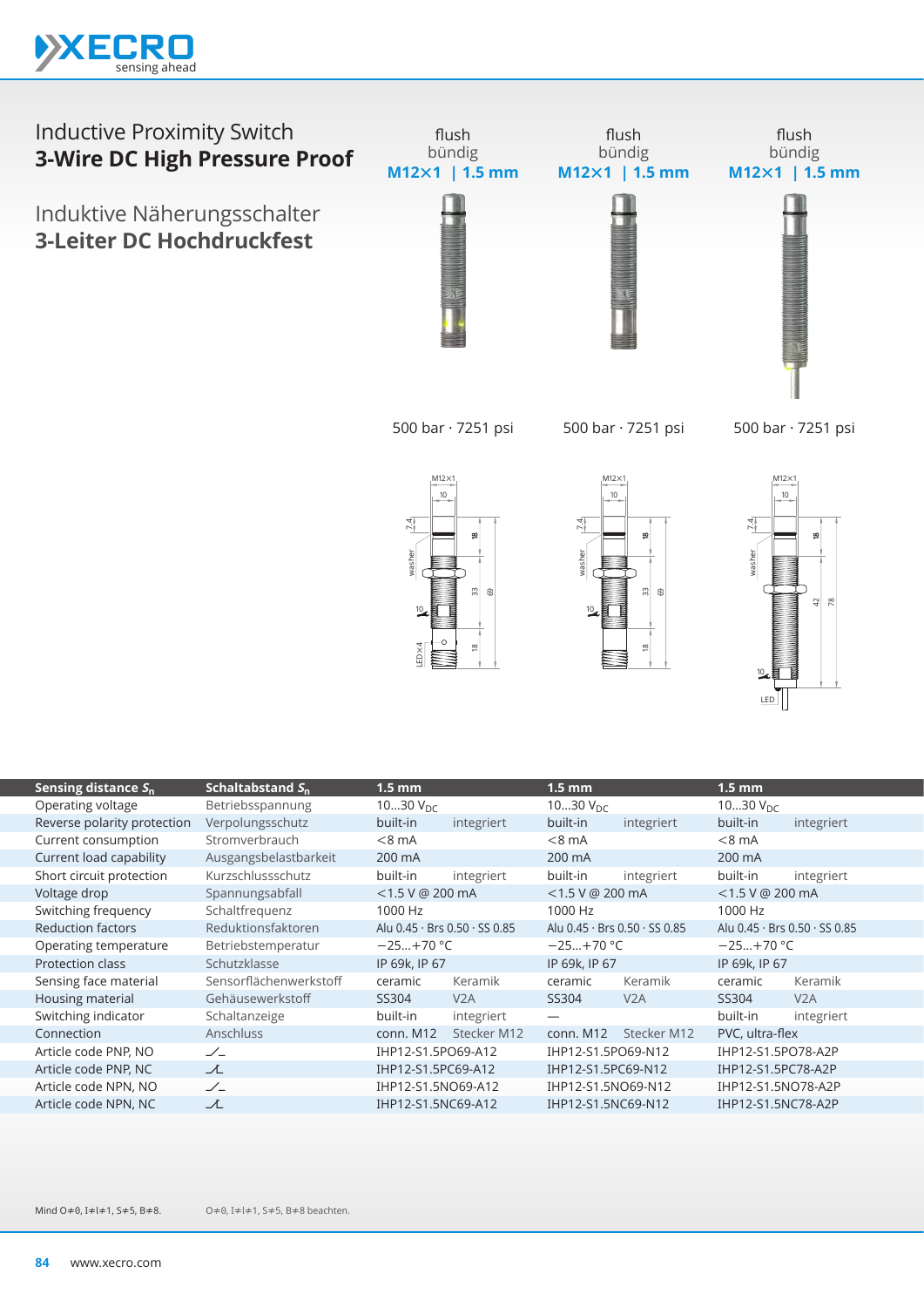

| $1.5$ mm           |                               | $1.5$ mm           |                                             | $1.5$ mm           |                               | $1.5$ mm           |                               | $1.5$ mm                 |                               |
|--------------------|-------------------------------|--------------------|---------------------------------------------|--------------------|-------------------------------|--------------------|-------------------------------|--------------------------|-------------------------------|
| 1030 $V_{DC}$      |                               | 1030 $V_{DC}$      |                                             | 1030 $V_{DC}$      |                               | 1030 $V_{DC}$      |                               | 1030 $V_{DC}$            |                               |
| built-in           | integriert                    | built-in           | integriert                                  | built-in           | integriert                    | built-in           | integriert                    | built-in                 | integriert                    |
| $< 8$ mA           |                               | $< 8$ mA           |                                             | $< 8$ mA           |                               | $< 8$ mA           |                               | $< 8$ mA                 |                               |
| 200 mA             |                               | 200 mA             |                                             | 200 mA             |                               | 200 mA             |                               | 200 mA                   |                               |
| built-in           | integriert                    | built-in           | integriert                                  | built-in           | integriert                    | built-in           | integriert                    | built-in                 | integriert                    |
| $<$ 1.5 V @ 200 mA |                               | $<$ 1.5 V @ 200 mA |                                             | $<$ 1.5 V @ 200 mA |                               | $<$ 1.5 V @ 200 mA |                               | $<$ 1.5 V @ 200 mA       |                               |
| 1000 Hz            |                               | 1000 Hz            |                                             | 1000 Hz            |                               | 1000 Hz            |                               | 1000 Hz                  |                               |
|                    | Alu 0.45 · Brs 0.50 · SS 0.85 |                    | Alu $0.45 \cdot$ Brs $0.50 \cdot$ SS $0.85$ |                    | Alu 0.45 · Brs 0.50 · SS 0.85 |                    | Alu 0.45 · Brs 0.50 · SS 0.85 |                          | Alu 0.45 · Brs 0.50 · SS 0.85 |
| $-25+70 °C$        |                               | $-25+70 °C$        |                                             | $-25+70$ °C        |                               | $-25+70$ °C        |                               | $-25+70$ °C              |                               |
| IP 69k, IP 67      |                               | IP 69k, IP 67      |                                             | IP 69k, IP 67      |                               | IP 69k, IP 67      |                               | IP 69k, IP 67            |                               |
| ceramic            | Keramik                       | ceramic            | Keramik                                     | ceramic            | Keramik                       | ceramic            | Keramik                       | ceramic                  | Keramik                       |
| SS304              | V2A                           | SS304              | V <sub>2</sub> A                            | SS304              | V2A                           | SS304              | V2A                           | SS304                    | V2A                           |
| built-in           | integriert                    | —                  |                                             |                    |                               | built-in           | integriert                    | $\overline{\phantom{0}}$ |                               |
| conn. M12          | Stecker M12                   | PVC, ultra-flex    |                                             | conn. M12          | Stecker M12                   | conn. M12          | Stecker M12                   | conn. M12                | Stecker M12                   |
| IHP12-S1.5PO78-A12 |                               | IHP12-S1.5PO78-N2P |                                             | IHP12-S1.5PO78-N12 |                               | IHP12-S1.5PO93-A12 |                               | IHP12-S1.5PO93-N12       |                               |
| IHP12-S1.5PC78-A12 |                               | IHP12-S1.5PC78-N2P |                                             | IHP12-S1.5PC78-N12 |                               | IHP12-S1.5PC93-A12 |                               | IHP12-S1.5PC93-N12       |                               |
| IHP12-S1.5NO78-A12 |                               | IHP12-S1.5NO78-N2P |                                             | IHP12-S1.5NO78-N12 |                               | IHP12-S1.5NO93-A12 |                               | IHP12-S1.5NO93-N12       |                               |
| IHP12-S1.5NC78-A12 |                               | IHP12-S1.5NC78-N2P |                                             | IHP12-S1.5NC78-N12 |                               | IHP12-S1.5NC93-A12 |                               | IHP12-S1.5NC93-N12       |                               |
|                    |                               |                    |                                             |                    |                               |                    |                               |                          |                               |

8 LED×4

è

8 LED×4

XECRO reserves the right to make minor changes without prior notification. XECRO behält sich das Recht auf geringe Änderungen ohne Ankündigung vor.

 $\frac{8}{2}$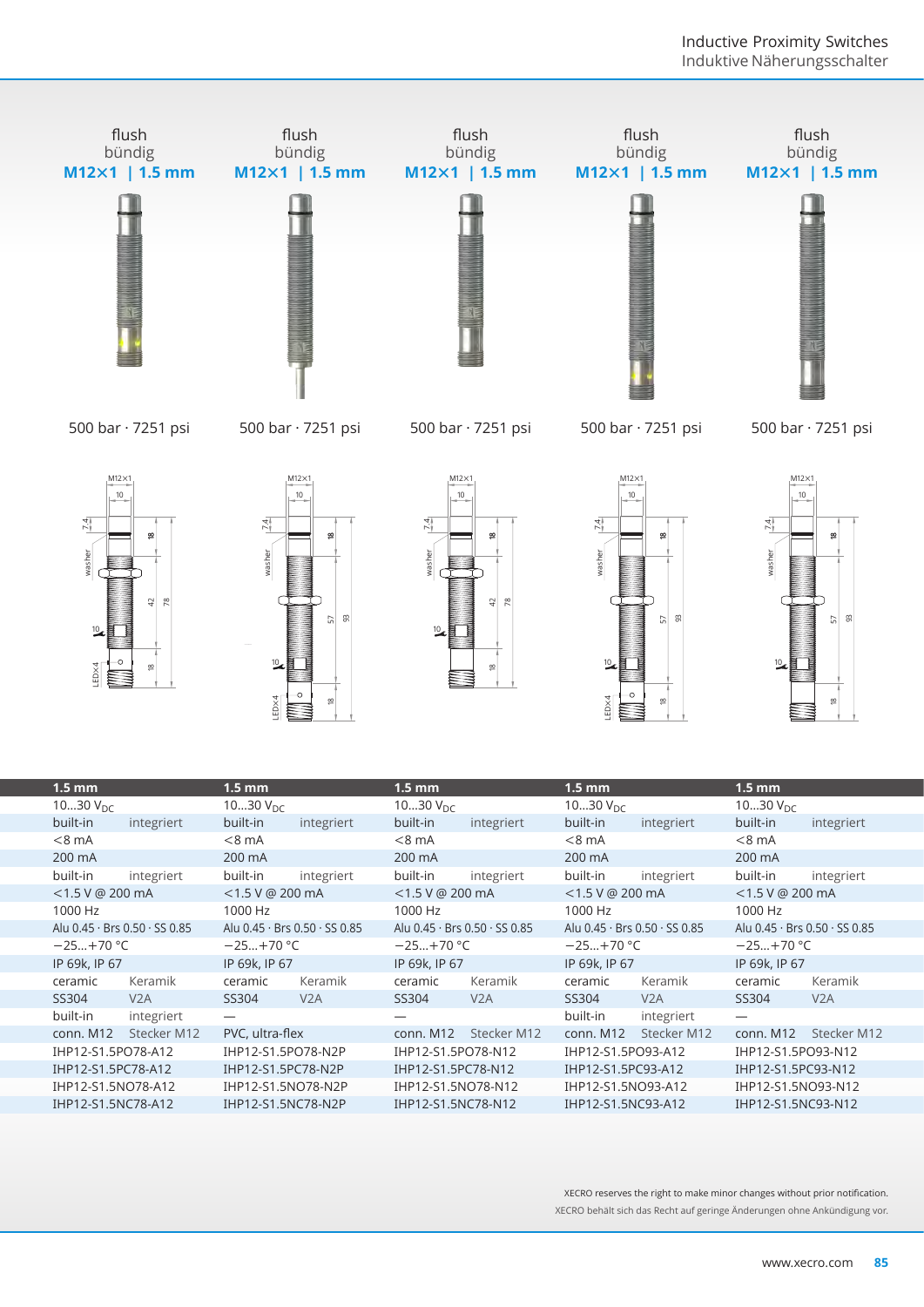

Induktive Näherungsschalter **3-Leiter DC Hochdruckfest**



l

|                                 |                        | washer<br>10 <sub>c</sub><br>LED X4<br>m | 8 X<br>$\frac{8}{2}$ | washer<br>$\frac{10}{2}$      | 8<br>S,<br>$\infty$ | washer<br>LED X4              | ≌<br>$\overline{102}$<br>$\frac{8}{2}$<br>≌ |
|---------------------------------|------------------------|------------------------------------------|----------------------|-------------------------------|---------------------|-------------------------------|---------------------------------------------|
| Sensing distance S <sub>n</sub> | Schaltabstand $S_n$    | $1.5$ mm                                 |                      | $1.5$ mm                      |                     | 1.5 <sub>mm</sub>             |                                             |
| Operating voltage               | Betriebsspannung       | 1030 $V_{DC}$                            |                      | 1030 $V_{DC}$                 |                     | 1030 $V_{DC}$                 |                                             |
| Reverse polarity protection     | Verpolungsschutz       | built-in                                 | integriert           | built-in                      | integriert          | built-in                      | integriert                                  |
| Current consumption             | Stromverbrauch         | $< 8$ mA                                 |                      | $< 8$ mA                      |                     | $< 8$ mA                      |                                             |
| Current load capability         | Ausgangsbelastbarkeit  | 200 mA                                   |                      | 200 mA                        |                     | 200 mA                        |                                             |
| Short circuit protection        | Kurzschlussschutz      | built-in                                 | integriert           | built-in                      | integriert          | built-in                      | integriert                                  |
| Voltage drop                    | Spannungsabfall        | <1.5 V @ 200 mA                          |                      | <1.5 V @ 200 mA               |                     | <1.5 V @ 200 mA               |                                             |
| Switching frequency             | Schaltfrequenz         | 1000 Hz                                  |                      | 1000 Hz                       |                     | 1000 Hz                       |                                             |
| <b>Reduction factors</b>        | Reduktionsfaktoren     | Alu 0.45 · Brs 0.50 · SS 0.85            |                      | Alu 0.45 · Brs 0.50 · SS 0.85 |                     | Alu 0.45 · Brs 0.50 · SS 0.85 |                                             |
| Operating temperature           | Betriebstemperatur     | $-25+70 °C$                              |                      | $-25+70$ °C                   |                     | $-25+70 °C$                   |                                             |
| Protection class                | Schutzklasse           | IP 69k, IP 67                            |                      | IP 69k, IP 67                 |                     | IP 69k, IP 67                 |                                             |
| Sensing face material           | Sensorflächenwerkstoff | ceramic                                  | Keramik              | ceramic                       | Keramik             | ceramic                       | Keramik                                     |
| Housing material                | Gehäusewerkstoff       | SS304                                    | V2A                  | SS304                         | V2A                 | SS304                         | V2A                                         |
| Switching indicator             | Schaltanzeige          | built-in                                 | integriert           |                               |                     | built-in                      | integriert                                  |
| Connection                      | Anschluss              | conn. M12                                | Stecker M12          | conn. M12                     | Stecker M12         | conn. M12                     | Stecker M12                                 |
| Article code PNP, NO            | $\angle$               | IHP12-S1.5PO94-A12                       |                      | IHP12-S1.5PO94-N12            |                     | IHP12-S1.5PO138-A12           |                                             |
| Article code PNP, NC            | て                      | IHP12-S1.5PC94-A12                       |                      | IHP12-S1.5PC94-N12            |                     | IHP12-S1.5PC138-A12           |                                             |
| Article code NPN, NO            | $\angle$               | IHP12-S1.5NO94-A12                       |                      | IHP12-S1.5NO94-N12            |                     | IHP12-S1.5NO138-A12           |                                             |
| Article code NPN, NC            | プ                      | IHP12-S1.5NC94-A12                       |                      | IHP12-S1.5NC94-N12            |                     | IHP12-S1.5NC138-A12           |                                             |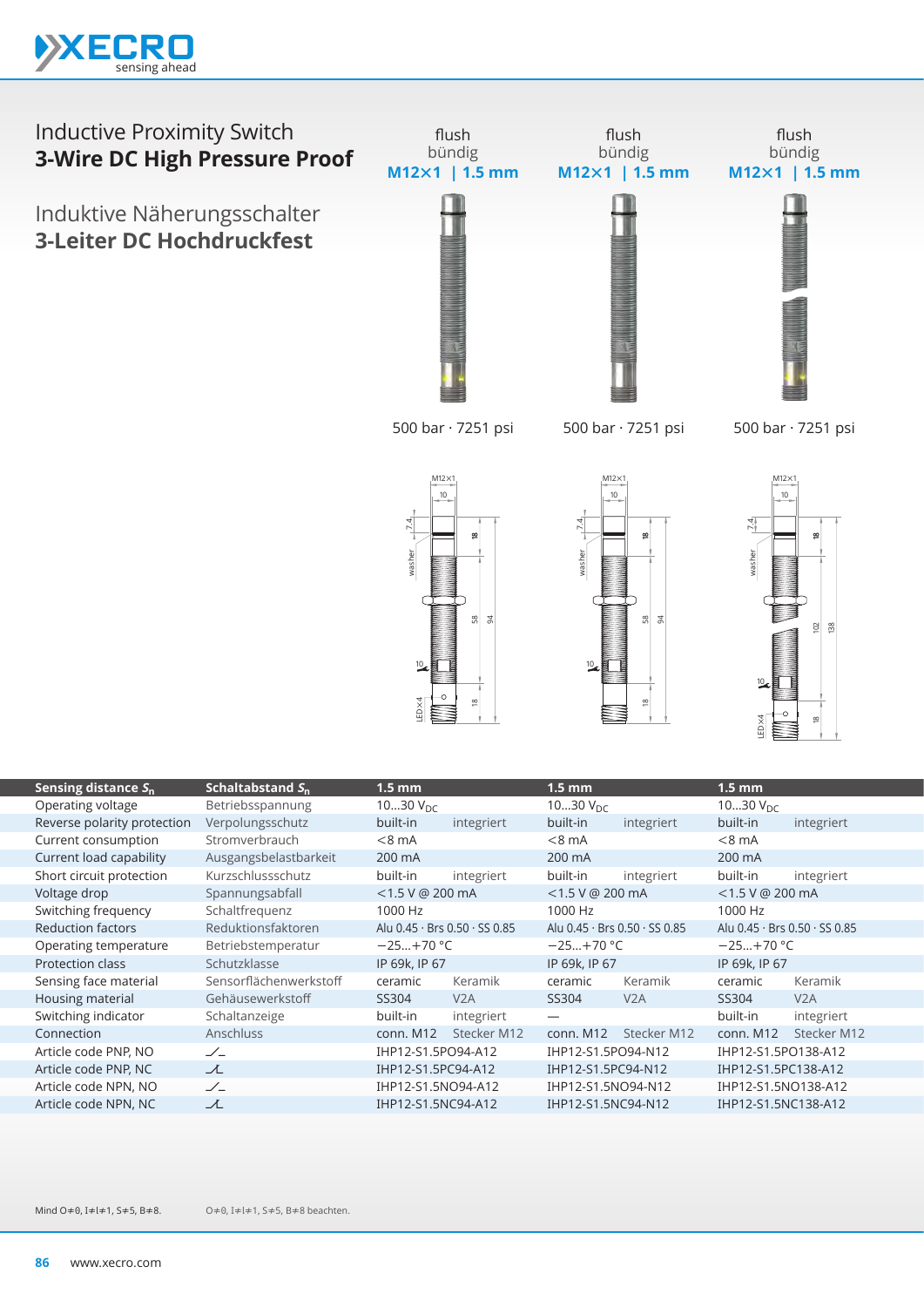

| washer<br>138                           | washer<br>99<br>ED X4         | washer<br>56                  | washer<br>a,<br>$\approx$<br>ED <sub>×4</sub><br>$\underline{\infty}$ | vasher<br>42 R<br>≌           |  |
|-----------------------------------------|-------------------------------|-------------------------------|-----------------------------------------------------------------------|-------------------------------|--|
| $1.5$ mm                                | 2mm                           | 2 <sub>mm</sub>               | 2 <sub>mm</sub>                                                       | 2 <sub>mm</sub>               |  |
| 1030 $V_{DC}$                           | 1030 $V_{\text{DC}}$          | 1030 $V_{\text{DC}}$          | 1030 $V_{DC}$                                                         | 1030 $V_{DC}$                 |  |
| built-in<br>integriert                  | built-in<br>integriert        | built-in<br>integriert        | built-in<br>integriert                                                | built-in<br>integriert        |  |
| $< 8$ mA                                | $< 8$ mA                      | $< 8$ mA                      | $< 8$ mA                                                              | $< 8$ mA                      |  |
| 200 mA                                  | 200 mA                        | 200 mA                        | 200 mA                                                                | 200 mA                        |  |
| built-in<br>integriert                  | built-in<br>integriert        | built-in<br>integriert        | built-in<br>integriert                                                | built-in<br>integriert        |  |
| <1.5 V @ 200 mA                         | $<$ 1.5 V @ 200 mA            | <1.5 V @ 200 mA               | <1.5 V @ 200 mA                                                       | <1.5 V @ 200 mA               |  |
| 1000 Hz                                 | 1000 Hz                       | 1000 Hz                       | 1000 Hz                                                               | 1000 Hz                       |  |
| Alu 0.45 · Brs 0.50 · SS 0.85           | Alu 0.45 · Brs 0.50 · SS 0.85 | Alu 0.45 · Brs 0.50 · SS 0.85 | Alu 0.45 · Brs 0.50 · SS 0.85                                         | Alu 0.45 · Brs 0.50 · SS 0.85 |  |
| $-25+70$ °C                             | $-25+70$ °C                   | $-25+70$ °C                   | $-25+70 °C$                                                           | $-25+70$ °C                   |  |
| IP 69k, IP 67                           | IP 69k, IP 67                 | IP 69k, IP 67                 | IP 69k, IP 67                                                         | IP 69k, IP 67                 |  |
| ceramic<br>Keramik                      | ceramic<br>Keramik            | ceramic<br>Keramik            | ceramic<br>Keramik                                                    | Keramik<br>ceramic            |  |
| V <sub>2</sub> A<br>SS304               | SS304<br>V2A                  | SS304<br>V <sub>2</sub> A     | SS304<br>V2A                                                          | SS304<br>V <sub>2</sub> A     |  |
|                                         | built-in<br>integriert        |                               | built-in<br>integriert                                                |                               |  |
| Stecker M12<br>conn. M12                | conn. M12<br>Stecker M12      | conn. M12<br>Stecker M12      | conn. M12<br>Stecker M12                                              | conn. M12<br>Stecker M12      |  |
| IHP12-S1.5PO138-N12                     | IHP12-S2PO56-A12              | IHP12-S2PO56-N12              | IHP12-S2PO78-A12                                                      | IHP12-S2PO78-N12              |  |
| IHP12-S1.5PC138-N12                     | IHP12-S2PC56-A12              | IHP12-S2PC56-N12              | IHP12-S2PC78-A12                                                      | IHP12-S2PC78-N12              |  |
| IHP12-S1.5NO138-N12                     | IHP12-S2NO56-A12              | IHP12-S2NO56-N12              | IHP12-S2NO78-A12                                                      | IHP12-S2NO78-N12              |  |
| IHP12-S2NC56-A12<br>IHP12-S1.5NC138-N12 |                               | IHP12-S2NC56-N12              | IHP12-S2NC78-A12                                                      | IHP12-S2NC78-N12              |  |

XECRO reserves the right to make minor changes without prior notification. XECRO behält sich das Recht auf geringe Änderungen ohne Ankündigung vor.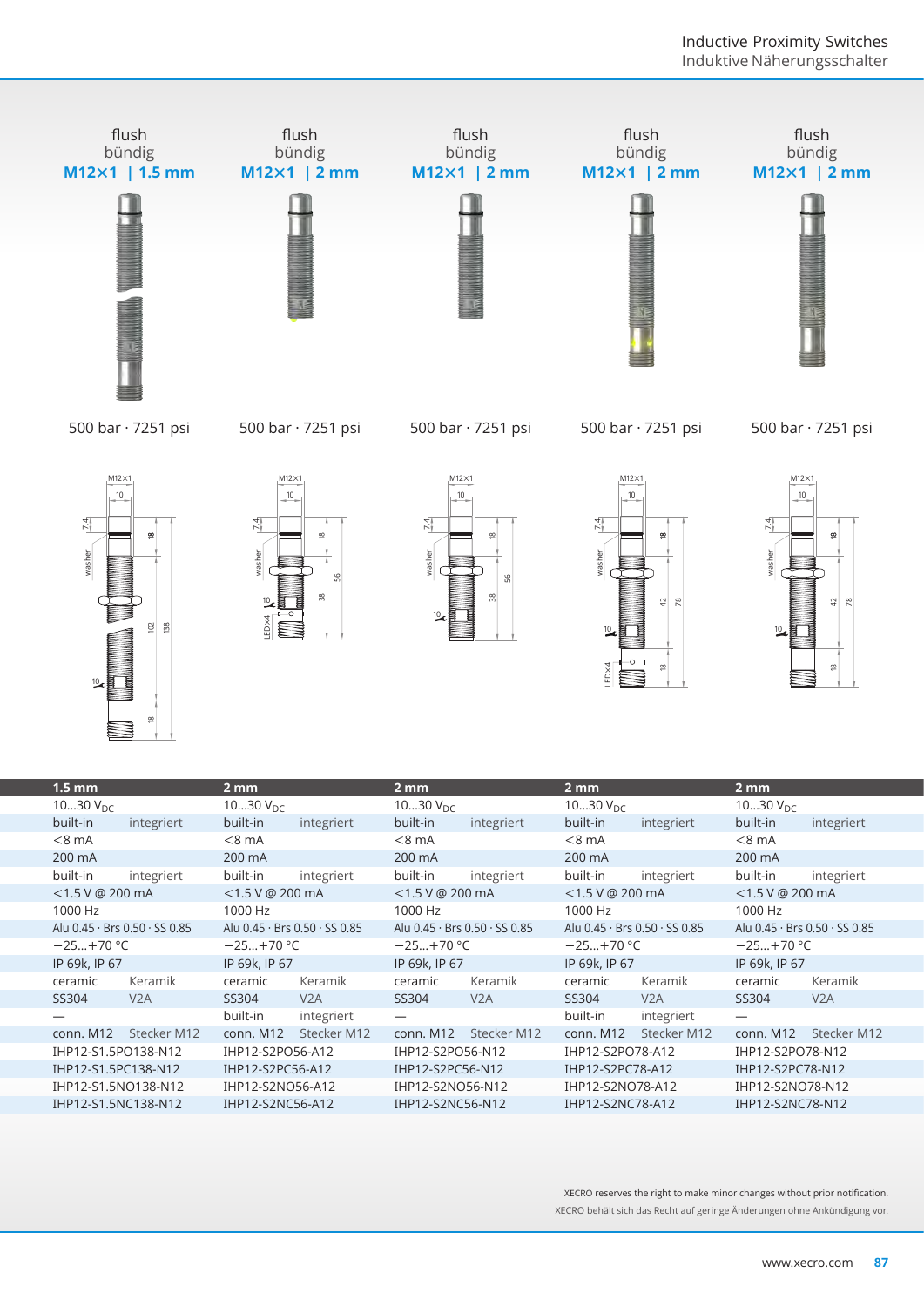

Induktive Näherungsschalter **3-Leiter DC Hochdruckfest**



flush

flush bündig **M14×1.5 | 3 mm**

flush bündig **M14×1.5 | 3 mm**



500 bar · 7251 psi

500 bar · 7251 psi

1000 bar · 14503 psi







| Sensing distance $S_n$      | Schaltabstand $S_n$    | $3 \text{ mm}$     |                                             | 3 mm                 |                               | 3 mm                 |                               |
|-----------------------------|------------------------|--------------------|---------------------------------------------|----------------------|-------------------------------|----------------------|-------------------------------|
| Operating voltage           | Betriebsspannung       | 1030 $V_{DC}$      |                                             | 1030 $V_{\text{DC}}$ |                               | 1030 $V_{\text{DC}}$ |                               |
| Reverse polarity protection | Verpolungsschutz       | built-in           | integriert                                  | built-in             | integriert                    | built-in             | integriert                    |
| Current consumption         | Stromverbrauch         | $< 8$ mA           |                                             | $< 8$ mA             |                               | $< 8$ mA             |                               |
| Current load capability     | Ausgangsbelastbarkeit  | 200 mA             |                                             | 200 mA               |                               | 200 mA               |                               |
| Short circuit protection    | Kurzschlussschutz      | built-in           | integriert                                  | built-in             | integriert                    | built-in             | integriert                    |
| Voltage drop                | Spannungsabfall        | $<$ 1.5 V @ 200 mA |                                             | $<$ 1.5 V @ 200 mA   |                               | $<$ 1.5 V @ 200 mA   |                               |
| Switching frequency         | Schaltfrequenz         | 1000 Hz            |                                             | 1000 Hz              |                               | 500 Hz               |                               |
| <b>Reduction factors</b>    | Reduktionsfaktoren     |                    | Alu $0.45 \cdot$ Brs $0.50 \cdot$ SS $0.85$ |                      | Alu 0.45 · Brs 0.50 · SS 0.85 |                      | Alu 0.45 · Brs 0.50 · SS 0.85 |
| Operating temperature       | Betriebstemperatur     | $-25+70 °C$        |                                             | $-25+70$ °C          |                               | $-25+70$ °C          |                               |
| Protection class            | Schutzklasse           | IP 69k, IP 67      |                                             | IP 69k, IP 67        |                               | IP 69k, IP 67        |                               |
| Sensing face material       | Sensorflächenwerkstoff | ceramic            | Keramik                                     | ceramic              | Keramik                       | SS304                | V <sub>2</sub> A              |
| Housing material            | Gehäusewerkstoff       | SS304              | V2A                                         | SS304                | V2A                           | SS304                | V2A                           |
| Switching indicator         | Schaltanzeige          |                    |                                             |                      |                               |                      |                               |
| Connection                  | <b>Anschluss</b>       | conn. M12          | Stecker M12                                 | conn. M12            | Stecker M12                   | conn. M12            | Stecker M12                   |
| Article code PNP, NO        | $\angle$               | IHP14-S3PO56-N2P   |                                             | IHP14-S3PO65-N12     |                               | IHP14-S3PO56S-N2P    |                               |
| Article code PNP, NC        | ᆺ                      | IHP14-S3PC56-N2P   |                                             | IHP14-S3PC65-N12     |                               | IHP14-S3PC56S-N2P    |                               |
| Article code NPN, NO        | $\angle$               | IHP14-S3NO56-N2P   |                                             | IHP14-S3NO65-N12     |                               | IHP14-S3NO56S-N2P    |                               |
| Article code NPN, NC        | 工                      | IHP14-S3NC56-N2P   |                                             | IHP14-S3NC65-N12     |                               | IHP14-S3NC56S-N2P    |                               |
|                             |                        |                    |                                             |                      |                               |                      |                               |